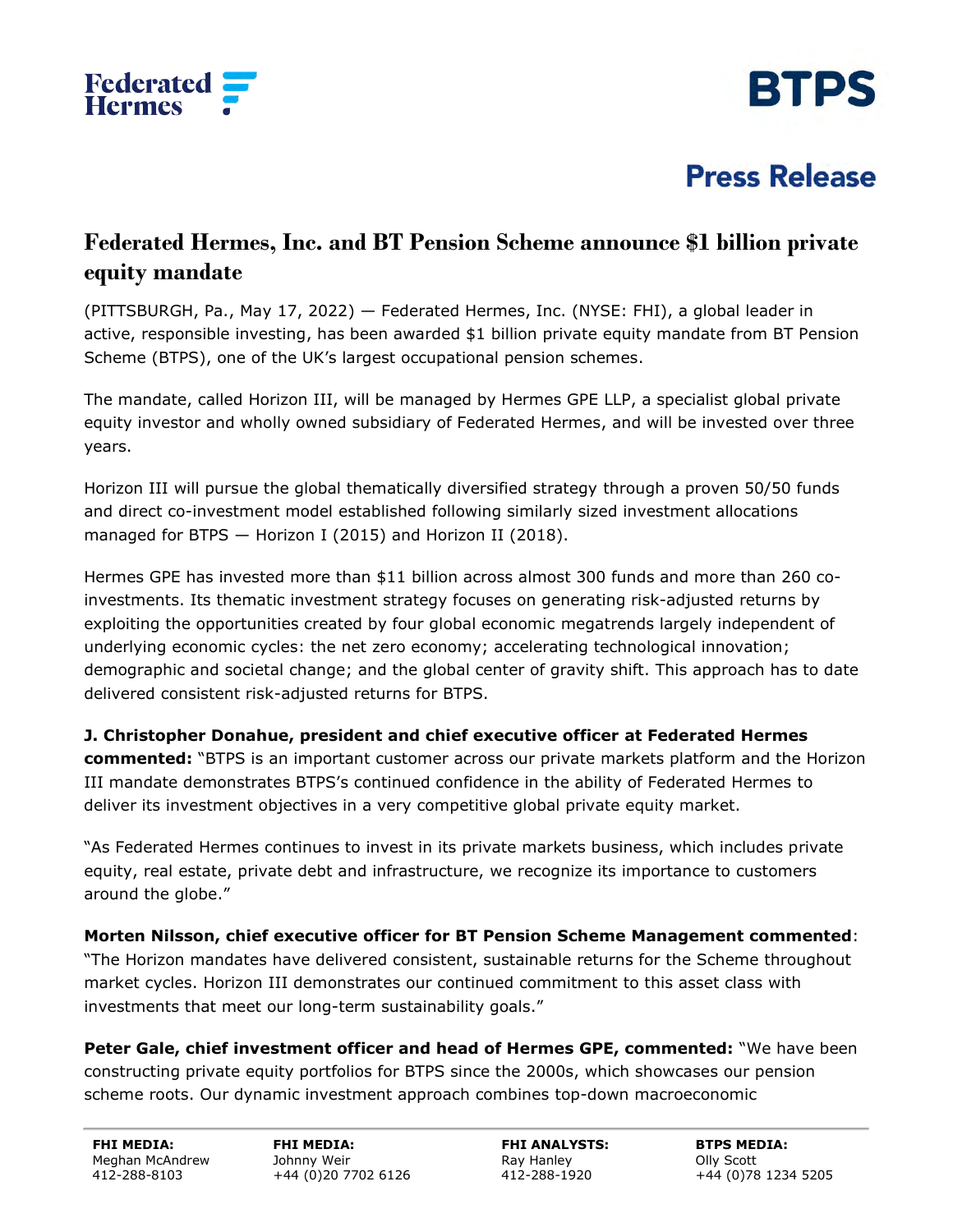closely with its investment team to ensure private equity plays an effective role in the Scheme's considerations with bottom-up detailed research that clearly resonates with BTPS and we work asset allocation strategy."

 Similar to prior investments by BTPS and other investors, the value of investments can vary over time due to additional investment, redemptions or market fluctuations in the value of portfolio holdings over time.

## **Notes to editors**

**Federated Hermes, Inc.** is a global leader in active, responsible investment management, with \$631.1 billion in assets under management. We deliver investment solutions that help investors target a broad range of outcomes and provide equity, fixed-income, alternative/private markets, multi-asset and liquidity management strategies to more than 11,000 institutions and intermediaries worldwide. Our clients include corporations, government entities, insurance companies, foundations and endowments, banks and broker/dealers. At Federated Hermes, responsibility is central to our client relationships, our long-term perspective and our fiduciary mindset. It's part of our heritage and the foundation of our future. Headquartered in Pittsburgh, Federated Hermes has nearly 2,000 employees in London, New York, Boston and offices worldwide. For more information, visit **[FederatedHermes.com](https://FederatedHermes.com)**.

 managing c\$6bn of assets via managed accounts, pooled funds and side cars. We work in partnership with a wide range of Limited Partners and General Partners across the globe, from benefit most from trends that are reshaping global economic activity, using a well-established and **Hermes GPE** is the private equity arm of Federated Hermes. We are an active and long-time investor in global private equity, with a track record which spans over 30 years. We focus on fund investments and co-investments in mid-market buyouts and growth businesses, currently offices in London, New York and Singapore. We employ a forward looking global thematic investment strategy, backing managers and fast-growing companies that operate in sectors set to disciplined investment process.

**BT Pension Scheme** is one of the UK's largest corporate defined benefit pension schemes with assets of £57 billion, (as of 30 June, 2021) and 274,292 scheme members. For more information, visit [btps.co.uk](https://btps.co.uk).

*This press release is issued and approved by BT Pension Scheme Limited of 1 America Square, 17 Crosswall, London EC3N 2LB. This document is not an offer to sell or an invitation to apply for any product or service of BTPSM Limited.* 

 *in Federated Hermes' private markets business constitute forward-looking statements, which Certain statements in this press release, such as those related to growth opportunities for investing involve known and unknown risks, uncertainties and other factors that may cause the actual results, levels of activity, performance or achievements of the company, or industry results, to be materially different from any future results, levels of activity, performance or achievements expressed or implied by such forward-looking statements. Other risks and uncertainties include*